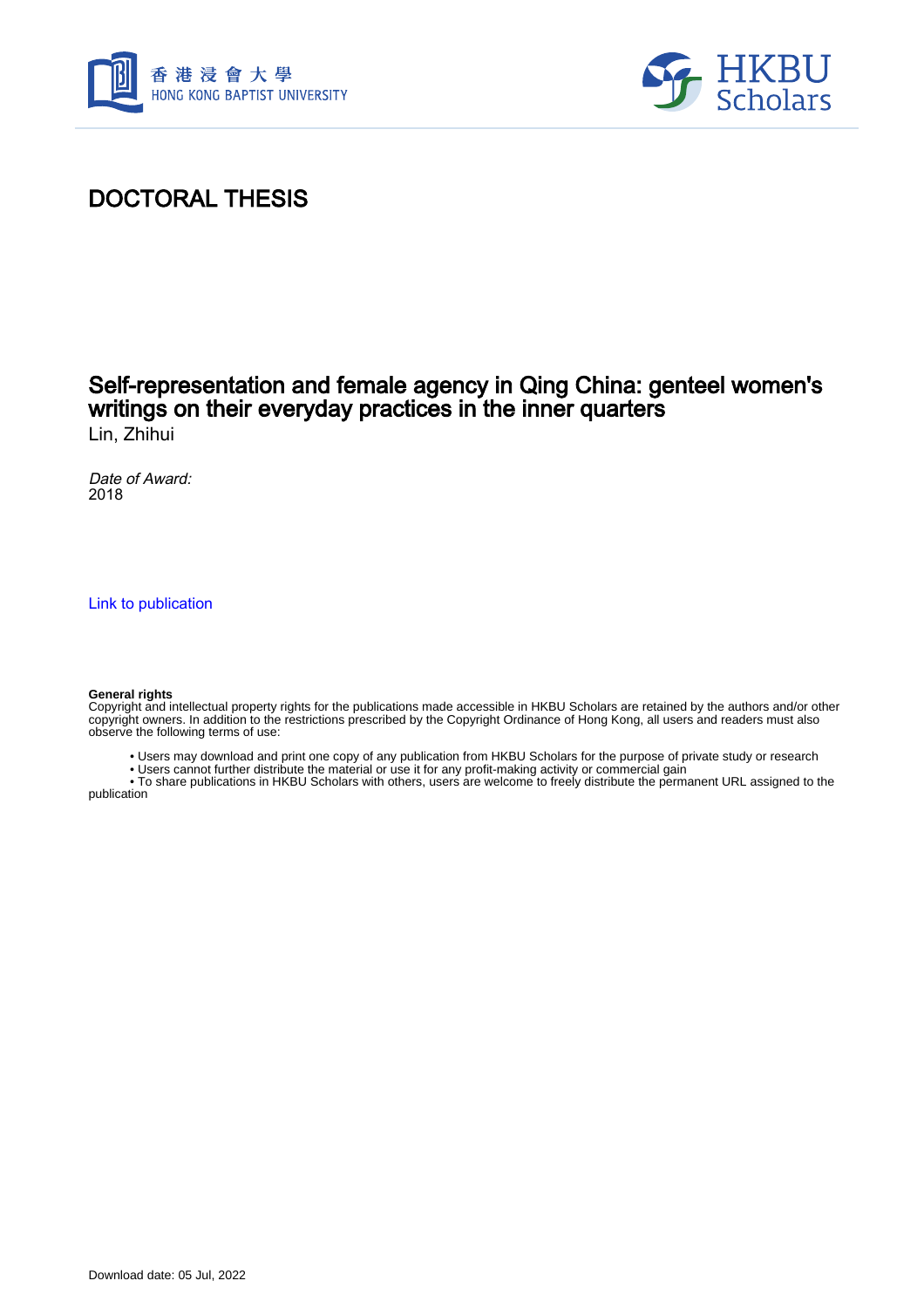### **Abstract**

<span id="page-1-0"></span>This research analyses Qing women's writings and paratexts to explore how women applied their agency to re-shape the nature of everyday practice in the boudoir, arguing that dutiful activities were not only responsibilities for the fulfillment of womanhood, but also a location for self-expression and a channel to cross the boundary of private sphere and public society. The main body of this study examines activities concerning *rong* 容 (appearance) and *gong* 功/工 (achievements/work), the practical aspects in *side* 四德 (four womanly virtues) defined in the Confucian values. In the part about women's appearance, this research will examine women's self-adornment and looking in the mirror, and in the part about women's work, it focuses on garment making and cooking. On this basis, this study rethinks the connotation of "four virtues," and further explores women's agency manifested in their everyday details in the late imperial period.

Scholars in gender history and women's literature have conducted fruitful studies on multiple aspects of women's daily life, such as women's production and consumption, material life, household duties, literary pursuit, leisure activities, and social communications. This research attempts to examine a less-studied aspect of women's self-representation: their subjective experience in the practical aspects of the "four female virtues." How did common practices about *rong* and *gong* relate to women's opinion on body and material, inspire their emotions, and reflect their rich inner reality? How did women empower themselves through these everyday activities and in turn transform duties into a platform of self-construction and self-expression?

This research focuses on the Qing dynasty, a transitional period in history that bridged traditional and modern China, to explore how women's agency was constructed in, manifested through, and embedded in the commonest everyday domestic practices. Specifically, this research focuses on four particular activities that represented *rong* and *gong*: self-adornment, looking in the mirror, garment making, and food management. I argue that women in the Qing dynasty not merely fulfilled but also tactfully transformed the Confucian expectation of "four virtues" through common practices in the everyday, and in the meanwhile, they empowered themselves by creating personally meaningful worlds within the inner quarters.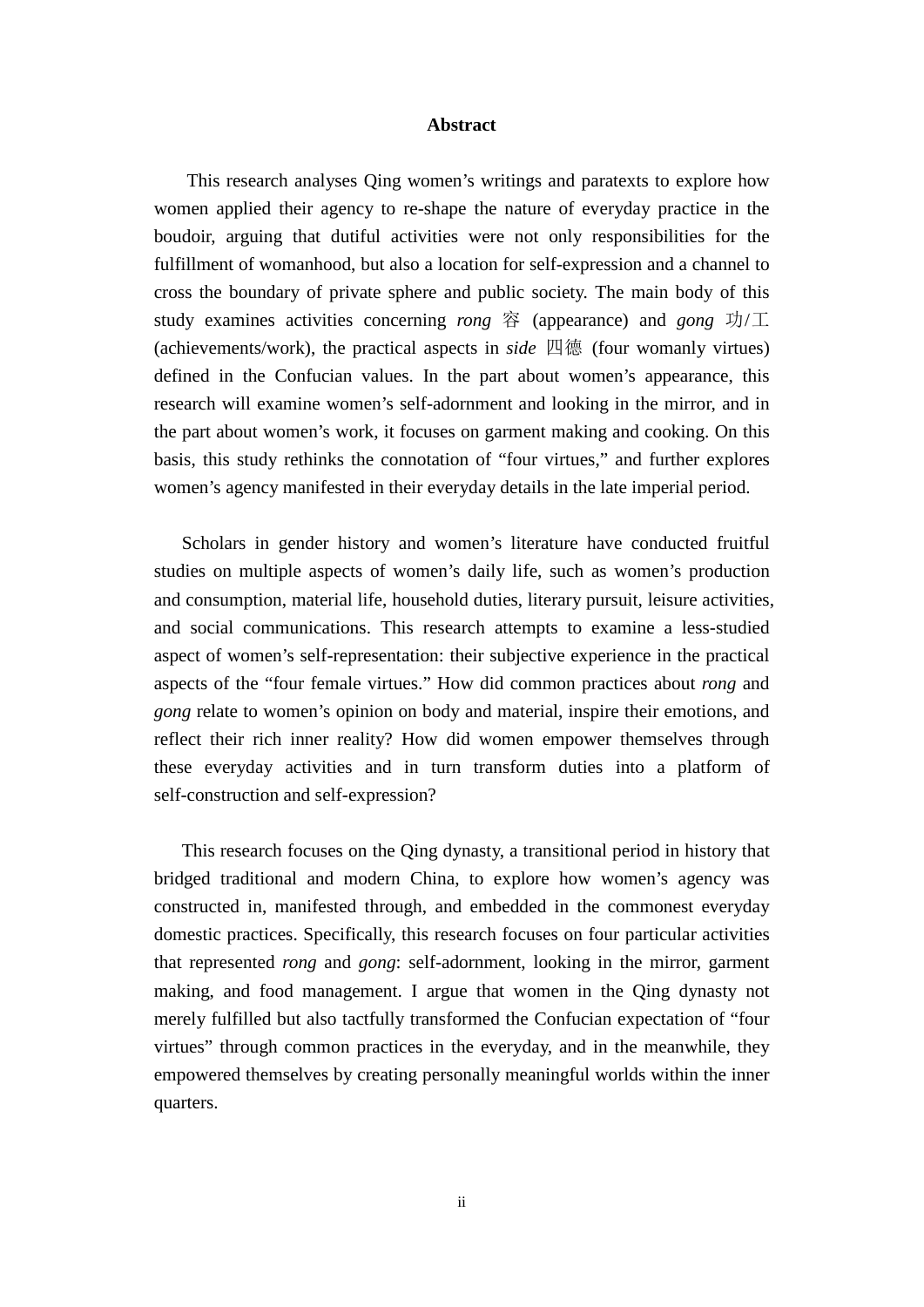### **Table of Contents**

| 1.1 | The "Four Womanly Virtues" in Norms and Practices3                                |  |
|-----|-----------------------------------------------------------------------------------|--|
| 1.2 |                                                                                   |  |
| 1.3 |                                                                                   |  |
| 1.4 |                                                                                   |  |
| 1.5 | Reading Women's Writings as the Main Historical Sources 17                        |  |
| 1.6 |                                                                                   |  |
|     |                                                                                   |  |
| 2.1 |                                                                                   |  |
| 2.2 |                                                                                   |  |
|     |                                                                                   |  |
|     | 2.2.1 Simplicity and Humbleness: Self-adornment in Normative                      |  |
|     | 2.2.2 The Connotation of Zhifenqi 脂粉氣: An Examination of                          |  |
|     |                                                                                   |  |
| 2.3 | Laudable Feminine Characteristics from Their Opposite33                           |  |
|     |                                                                                   |  |
|     | Adorning Herself to Present Courtesy and Morality 39<br>2.3.1                     |  |
|     | Abandoning Self-adornment as a Presentation of Womanly<br>2.3.2                   |  |
|     |                                                                                   |  |
|     | 2.3.3 Fictitious Laziness: From Physical Enhancement to Literary                  |  |
|     |                                                                                   |  |
| 2.4 | Visualizing Personalities: Presenting the True Self51                             |  |
| 2.5 |                                                                                   |  |
|     | 2.5.1                                                                             |  |
|     | 2.5.2                                                                             |  |
| 2.6 |                                                                                   |  |
|     | 3. Looking in the Mirror: Physical Observation and Self-reflection in the Boudoir |  |
|     |                                                                                   |  |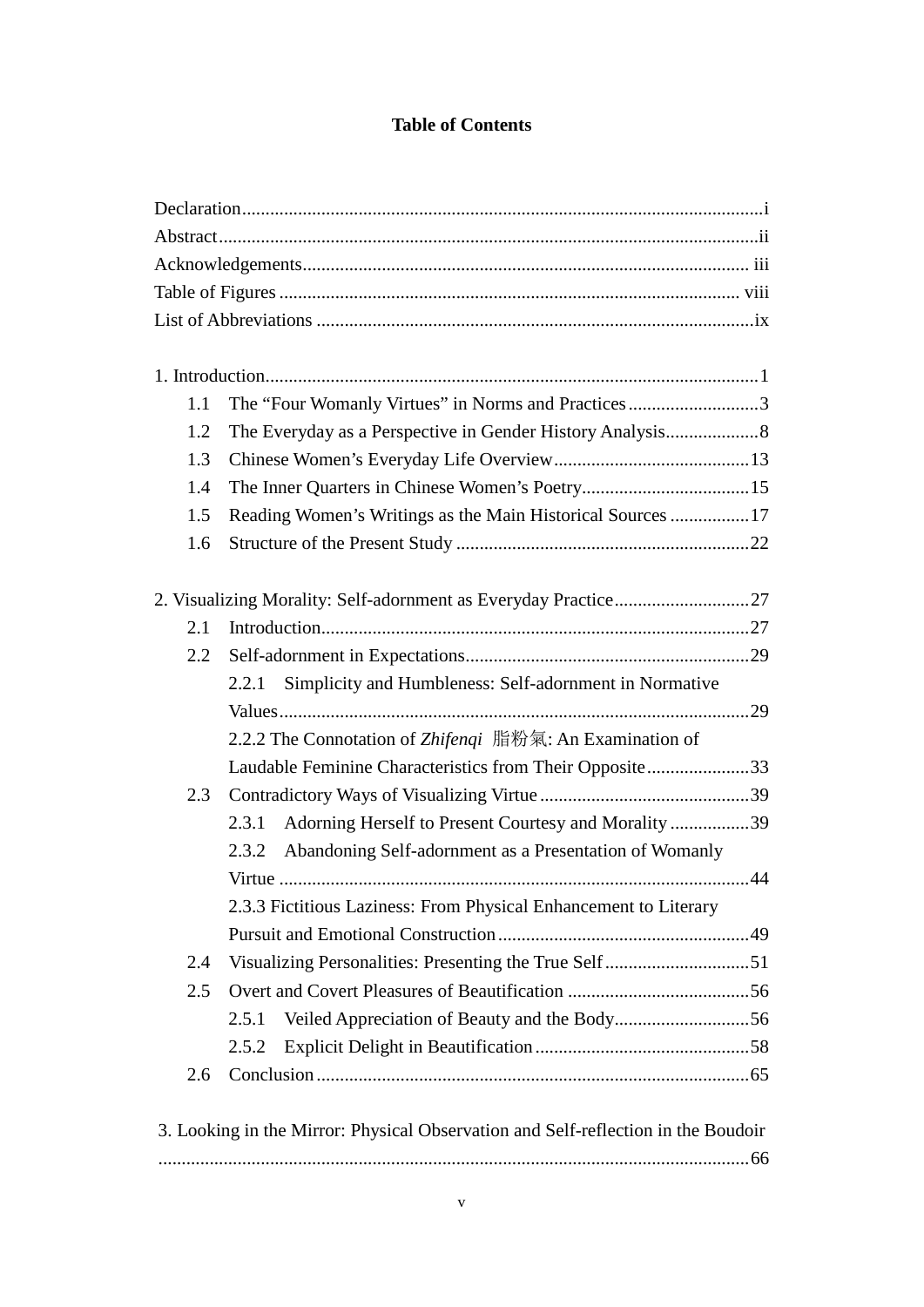|    | 3.1                                                         |                                                                         |  |  |  |
|----|-------------------------------------------------------------|-------------------------------------------------------------------------|--|--|--|
|    | 3.2                                                         | From a Metaphor to a Daily Practice: The Tradition of Writing on        |  |  |  |
|    |                                                             |                                                                         |  |  |  |
|    | 3.3 A Practice Gendered Feminine: Mirror-looking in Women's |                                                                         |  |  |  |
|    |                                                             |                                                                         |  |  |  |
|    | 3.4                                                         | Personal Stories in a Look: From Physical Observation to                |  |  |  |
|    |                                                             |                                                                         |  |  |  |
|    | 3.5                                                         |                                                                         |  |  |  |
|    | 3.6                                                         |                                                                         |  |  |  |
| 4. |                                                             | Speaking through Clothes: Garment Making as an Self-expressive Activity |  |  |  |
|    |                                                             |                                                                         |  |  |  |
|    | 4.1                                                         |                                                                         |  |  |  |
|    | 4.2                                                         | Garments for Pragmatic Function: Womanhood and Health-care              |  |  |  |
|    |                                                             |                                                                         |  |  |  |
|    | 4.3                                                         | Garment management as Emotional Expression 110                          |  |  |  |
|    | 4.4                                                         | Garments in Women's Dedication to National Affairs and Confucian        |  |  |  |
|    |                                                             |                                                                         |  |  |  |
|    | 4.5                                                         | Garments in Social Interaction and Conjugal Affection123                |  |  |  |
|    | 4.6                                                         |                                                                         |  |  |  |
|    | 4.7                                                         |                                                                         |  |  |  |
| 5. |                                                             | Managing Identities in the Kitchen: Eating and Cooking in Everyday Life |  |  |  |
|    |                                                             |                                                                         |  |  |  |
|    | 5.1                                                         |                                                                         |  |  |  |
|    | 5.2                                                         |                                                                         |  |  |  |
|    | 5.3                                                         | Declaring Dignified Identities in the Shortage of Food144               |  |  |  |
|    | 5.4                                                         | Prestigious Identity in Tasting and Cooking: The Case of Gao Jingfang   |  |  |  |
|    |                                                             |                                                                         |  |  |  |
|    |                                                             | 5.4.1                                                                   |  |  |  |
|    |                                                             | 5.4.2                                                                   |  |  |  |
|    |                                                             | 5.4.3                                                                   |  |  |  |
|    | 5.5                                                         | Food Management in a Female Reformer's Nation-strengthening             |  |  |  |
|    |                                                             |                                                                         |  |  |  |
|    |                                                             | A Female Reformer in Sojourn: Personal Experience and the<br>5.5.1      |  |  |  |
|    |                                                             |                                                                         |  |  |  |
|    |                                                             | 5.5.2 Conceptualizing Hygiene and Practicality: Food Management in      |  |  |  |
|    |                                                             |                                                                         |  |  |  |